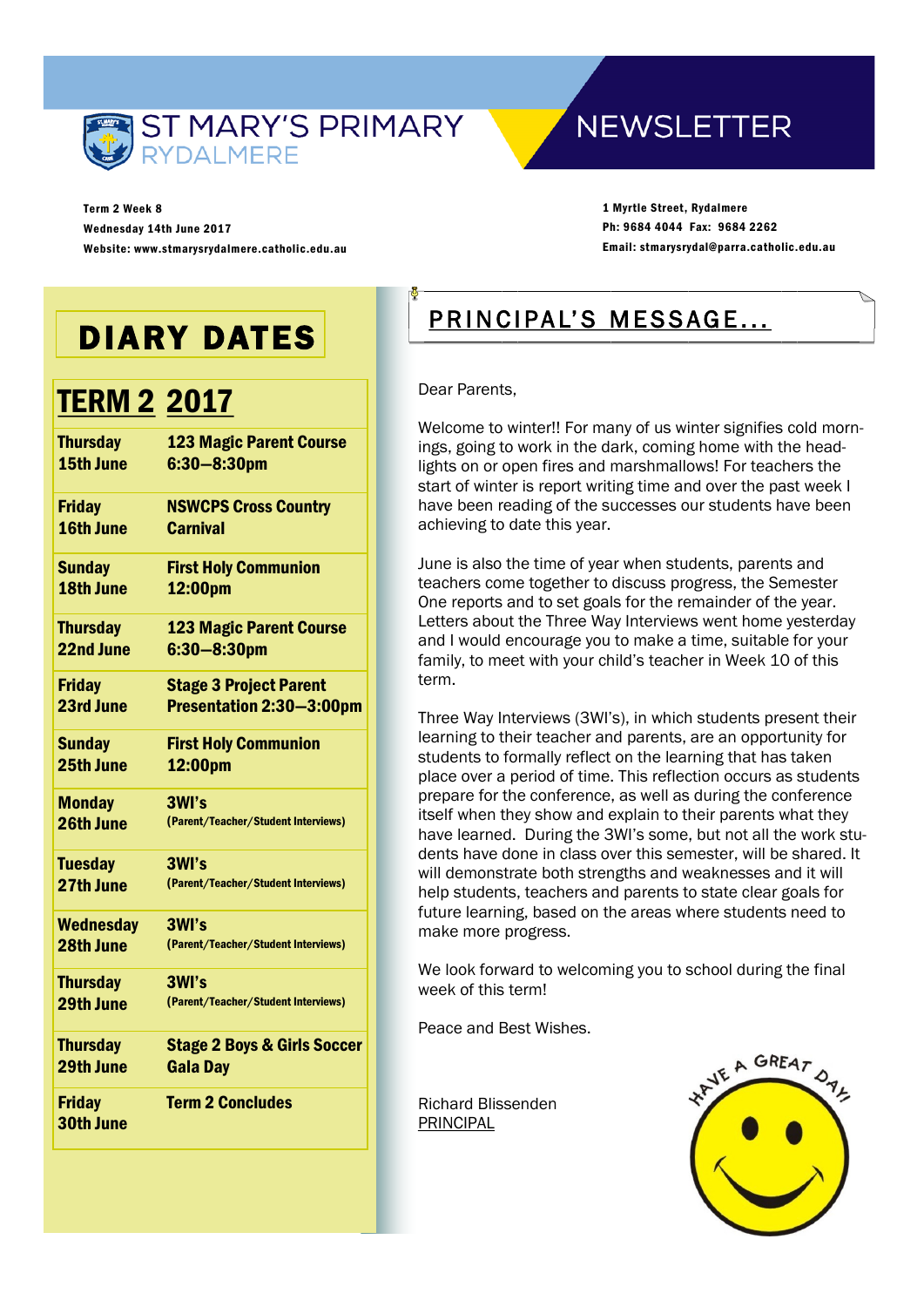#### St Mary's Newsletter……

#### BOOK CLUB

The current Book Club brochure Issue 4 2017 has been sent home with all students.

#### ORDERS FOR ISSUE 4 CLOSE 18.6.2017

To order and pay for Book Club by credit card visit www.scholastic.com.au. Please order and pay via the website. No orders are to be sent to the school office. Books will be delivered to the school and distributed to students. Any questions, please contact Kris Muir—Book Club Coordinator.

#### NEW FINANCIAL MANAGEMENT SYSTEM

During Term 2 our office staff have been attending training in preparation for changeover to the new financial management system being implemented in our school. A significant change parents will notice will be that email receipts will replace paper receipts. This will apply to online payments by either direct deposit or BPay as well as payments made direct to the office. If you have changed your email address recently or the school does not have an email address on file for your family, it would be appreciated if you could contact the office with your email address before the end of Term 2.

Our "Go Live" date for the new system is day one of Term 3. Please note that for the first two days of Term 3, as we transition over to the new system, we will be unable to accept any payments over the counter at the office. Please hold off any payments until Wednesday 19th July.

### *PRINCIPAL AWARDS TERM 2—Week 7*



- KA Jacob Hayes & Sofia Soronio KT Justin Habchy & Grace Henstock 1F Alessandro Brownlie & Ellie Smith 1R Lester Wu & Olivia Ribera 2B Misa Simili & Ava Libbert 2MV Aaron Singh & Nate Nann 3G Avya Younes & Brian Lim 3S Lucas Laguzza & Kayla Ghalloub 4J Phoebe Kim & Isaac Vinton 4K Daniel Bietola & Kimiko Cooper<br>5E Cooper Frain & Jack White Cooper Frain & Jack White 5L Mitchell Peaty & Sarah Nam 6B Zane White & Therese Davidson
- 6W Ben Fairall & Michael Lowery

#### FETE CAKE STALL

Sunday, 18th June 10am – 3pm, Bunnings Rydalmere. Please bring your cakes to the stall or drop them off on Saturday, 17th June from 2pm to 3pm to the Parish Meeting Room. Cake boxes are available in the school office if you need one.



- 3S Luke Porter & Connor Percovich
- 4J Massimo Di Sano & Sarah Jalil
- 4K London Ardeleanu & Iago Simili
- 5E Sanjana Norris & Kelly Stevens
- 5L Josephine Keyser & Laila Riccardi
- 6B Isabella Filardo & Annika Byrne
- 6W Mikalya Cotsinis & Ciara Kuys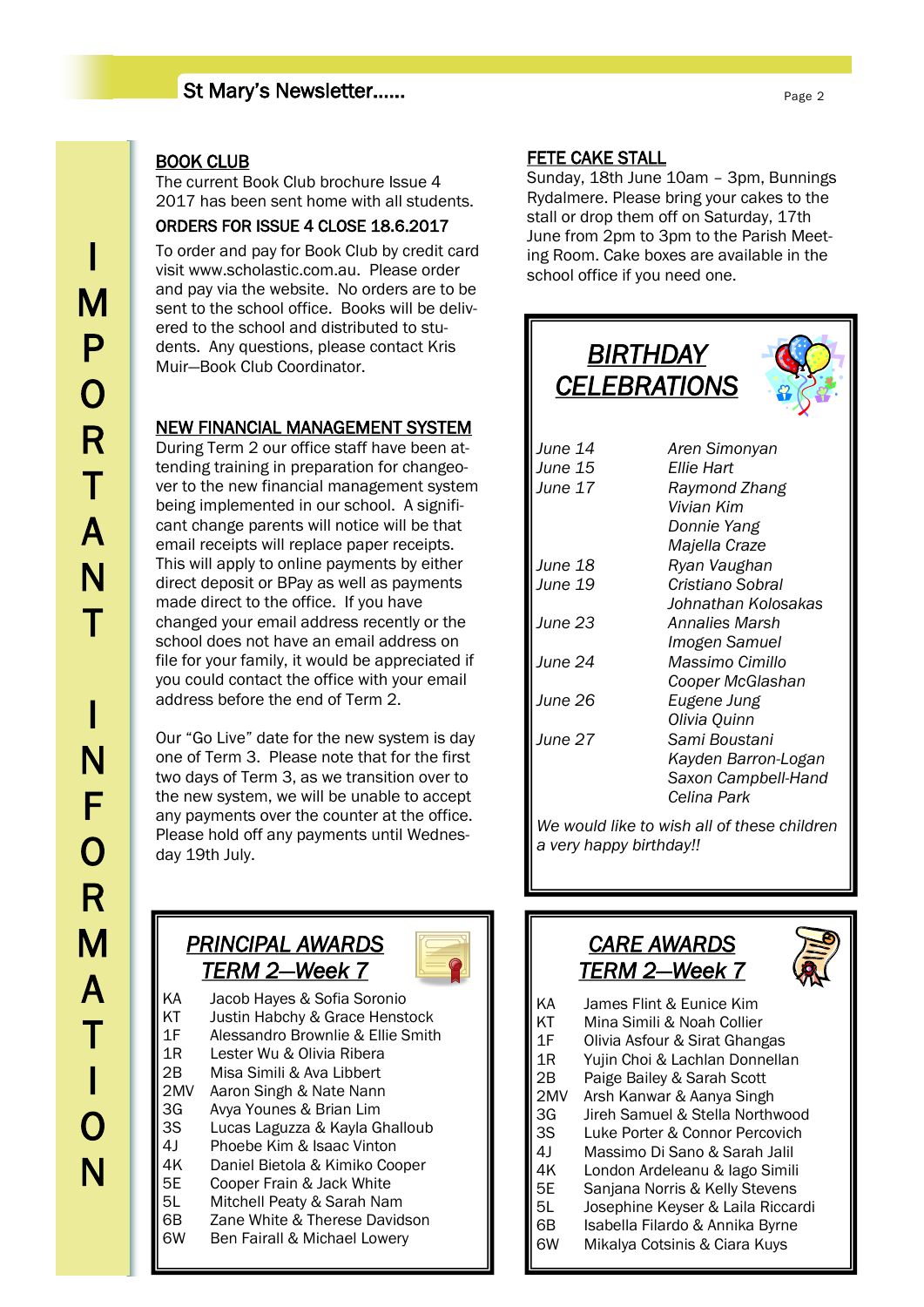# FROM MR BLISSENDEN...

#### CHANGE OF HOME OR EMERGENCY CONTACT DETAILS

If you have any changes to your home or emergency contact numbers, please contact the school office as soon as possible. In cases of sickness or emergency, it is important that we have the correct contact details for your child(ren). You can also update your details via the school's Skoolbag app under the eForms tab.

#### DAYS ABSENT IN REPORTS

As you know reports will be sent home in Week 10 and in one section of the report the number of days absent for the first half of the year is listed. I am often asked about the number of days absent as parents wonder 'how many days off is too many'? The evidence is very clear about school attendance – *every day counts*. We know that from time to time illness and unexpected events will prevent students from attending school but on the whole children need to be at school at every opportunity. As a guide – multiply the number of days absent on this report by 14 (being the number of reports you will receive during their Primary years) – this will be the number of days (at this rate) that your child will miss in his or her Primary schooling – there are about 200 days in a school year – *so 100 absences is the equivalent of half a year of lost learning* – which might answer the question 'how many is too many'?

#### CONGRATULATIONS

Congratulations to Bianca Tandean who won a Gold and Bronze medal at the National Judo Championships 2017. She represented NSW in 2 divisions – an outstanding effort!

#### ATHLETICS CARNIVAL

Our thanks to the many volunteers who gave so generously of their time to assist at our carnival last week either on the track, field or at the BBQ. Our thanks to Mr Shaw for the coordination of the day. Congratulations to all competitors and to each house on their efforts:

1st Place - Tarrant

2nd Place - Mackinnon

3rd Place - McCaffery

4th Place - MacKillop

#### KINDERGARTEN ENROLMENTS FOR 2018

Enrolment interviews will be completed this week and letters offering places will be sent by early next week. Current families with siblings wishing to start school next year should contact the school office *immediately* for an enrolment pack if they have not already done so.

#### FETE NEWS

A Fete Update was sent home yesterday and Raffle Tickets in the Mega Raffle went home last week. If you sell all your tickets you may return the stubs and money to the school office. Additional booklets are also available from the office. Please don't forget the Craft afternoon on Thursday, 15th June from 12-3pm, in the Parish Meeting Room. Come and have a cuppa and join the fun. Any enquiries call Rhonda 0405 506 773.